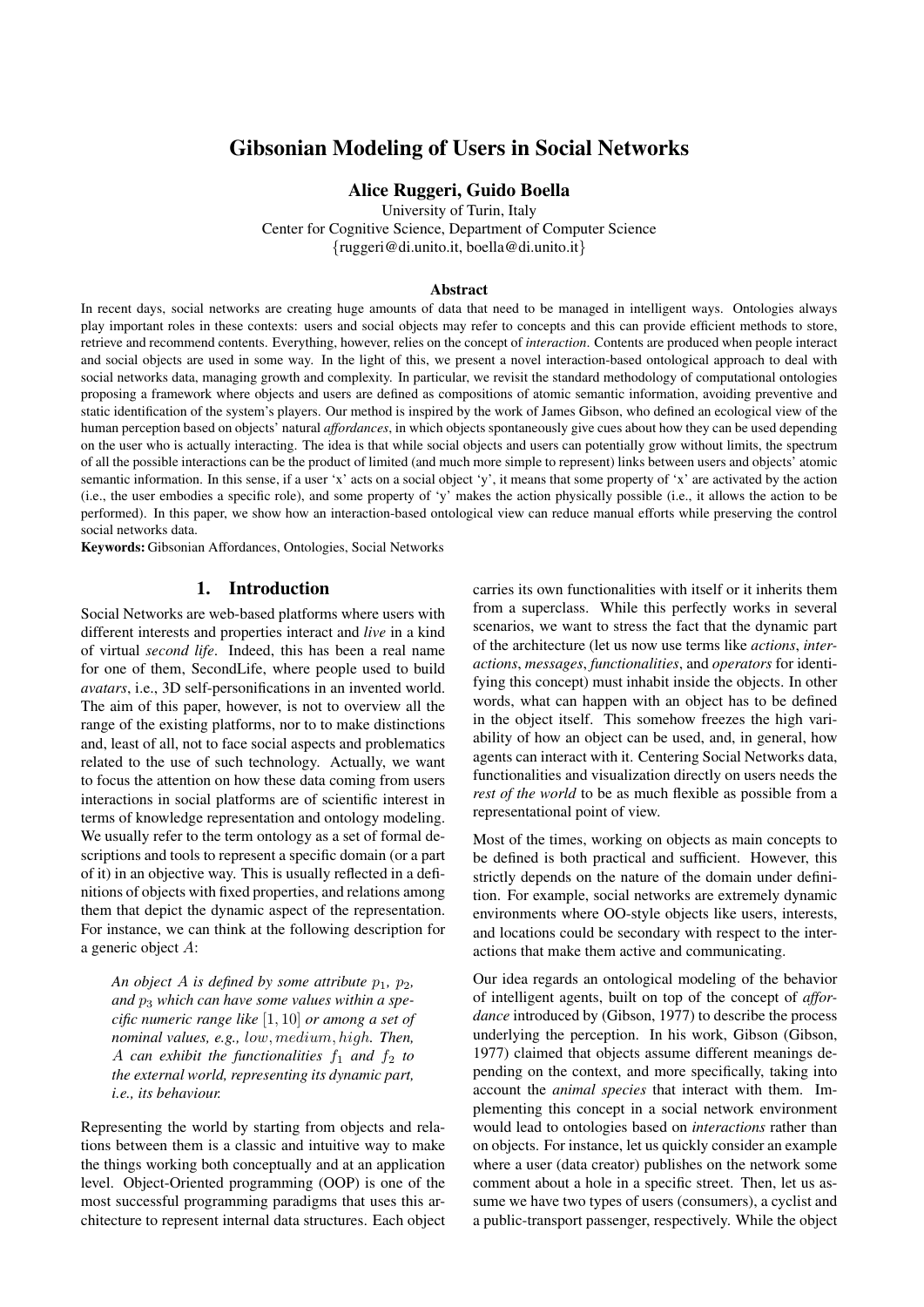can be probably worthless for the latters. In a classic representation scheme, each object-user combination needs to be thought and formalized a priori, manually checking all the possible cases with the relative contraints. Note that this can be extremely consuming in terms of manual effort (creation / management of interventions) and carry to unflexible and redundant representations which do not embed the concept of knowledge sharing. In addition to this, not only objects (like street holes) and user types can create a large space of representation, but other dimensions can be added, further multiplying the problem. For instance, the basis of the network is the type of interaction, i.e., what people can do, creating a three-dimensional space user-interactionobject which results to be untreatable with classic First Order Logic-like representations (Baldoni et al., 2006).

Along this contribution, we will talk about ways of thinking at knowledge by means of objective and subjective representations, highlighting limits and workarounds. Afterwards, we will present our idea of interaction-based computational ontologies as an approach to solve some of the discussed issues, proposing an implementation to represent social networks data. We, finally, conclude the paper with a list of future work directions and open problems.

# 2. Research Questions

Social networks have the need of structuring all the data in efficient ways, not only from a computational perspective, but rather considering conceptual schemes that better enhance the user experience itself.

In real-life scenarios, it is common to find complex cases where data coming from different sources can cross several aspects, ranging from bureaucracy issues to restaurant reviews. Managing both the quantity and the sparsity of the data is the first problem to tackle with advanced techniques. Then, spreading the data to users according to interests, actual and current needs, and with the right priority is even more challenging. Still, not only social networks usually have to notify users autonomously, but they also have to answer to specific user queries. Indeed, the concept of *search* in social networks is crucial and partially different from standard information retrival tasks of common search engines. In fact, the latters have to index data (text, images, videos, etc.) to be retrieved by means of classic few-words user queries, whereas, in social networks, queries connect locations with people, crossing communities, events, and specific time ranges. All this is even made more complicated by the presence of continuously-changing information like hashtags, emotional states, and smartphones application data.

From a computational and ontological perspective, the challenges faced by this contribution are the following:

- RQ #1 how to minimize manual efforts in building computational ontologies
- RQ #2 how to represent such complex data maximizing the sharing of the whole knowledge in a social network
- RQ #3 how to represent the data without affecting the flexibility of objects and agents interactions
- under consideration has an high priority for the formers, it RQ #4 how to capture and shape the dynamism and the variability of the interactions depending on who/what is interacting
	- RQ #5 how to enable smart access strategies in dynamic and multimensional data (fuzzy search, graph search, cross-aspects search, etc.)

In general, in social networks, a multitude of combinations of aspects must be taken into account depending on several factors like time, locations, interests, and so on. These are not well represented by classic paradigms where the world is a matter of objects and relationships, since this does not cope with the explosion of cases to define a priori.

# 3. Cognitive Background and Related Work

In this section, we overview the main foundations from which our contribution is mostly inspired. Since our proposal has to do with how ontologies can be used in information systems, it is worth to cite important works like (Guarino, 1998)(Gruber, 1995) that deeply describe main issues and state-of-the-art approaches. Fiske and Taylor (Fiske and Taylor, 2013) highlight important features related to Social Cognition, and computational approaches are needed to better fit users' activity.

The starting point of the discussion is the use of formal ontologies. In general, formal ontologies are inspired to the basic principles of the First Order Logic (Smullyan, 1995), where the world is explained by the existence of defined objects and fixed relationships among them. This belongs to a physical and static view of the world, since this representation is able to treat only the existence of objects and relationships. The same actions are offered to all agents interacting with the object, independently of the properties of these agents.

Our aim is to manage concepts which have different perspectives depending on the kind of agent or species is interacting with them, instead of having an object duplicated in different classes according to the different possible behaviors afforded to different agents. A social-driven ontology would lie between two extremes, as the first-person ontology mentioned by Searle (Searle, 1998).

For example, the door provides two different ways to interact (the set of methods, if we want to use a programming language terminology): a way for a *human* user and on the other side the one for a *cat*. These two ways have some common actions with different implementations, but they can also offer additional actions to their agents or players. For example, a human can also lock a door with the key or shut it, whereas a cat cannot do it. The behavioral consequence of "how to interact with the door" can be "opened by the handle" rather than "pushed leaning on it", and the way the action will be performed is determined by who is the subject of the action.

The second example has a different character, since it refers to a technological artifact, i.e., a printer. As such, the object can have more complex behaviours and above all the behaviours do not depend only on the physical properties of the agents interacting with it but also with other properties, like the role they play and thus the authorizations they have. The printer provides two different roles to interact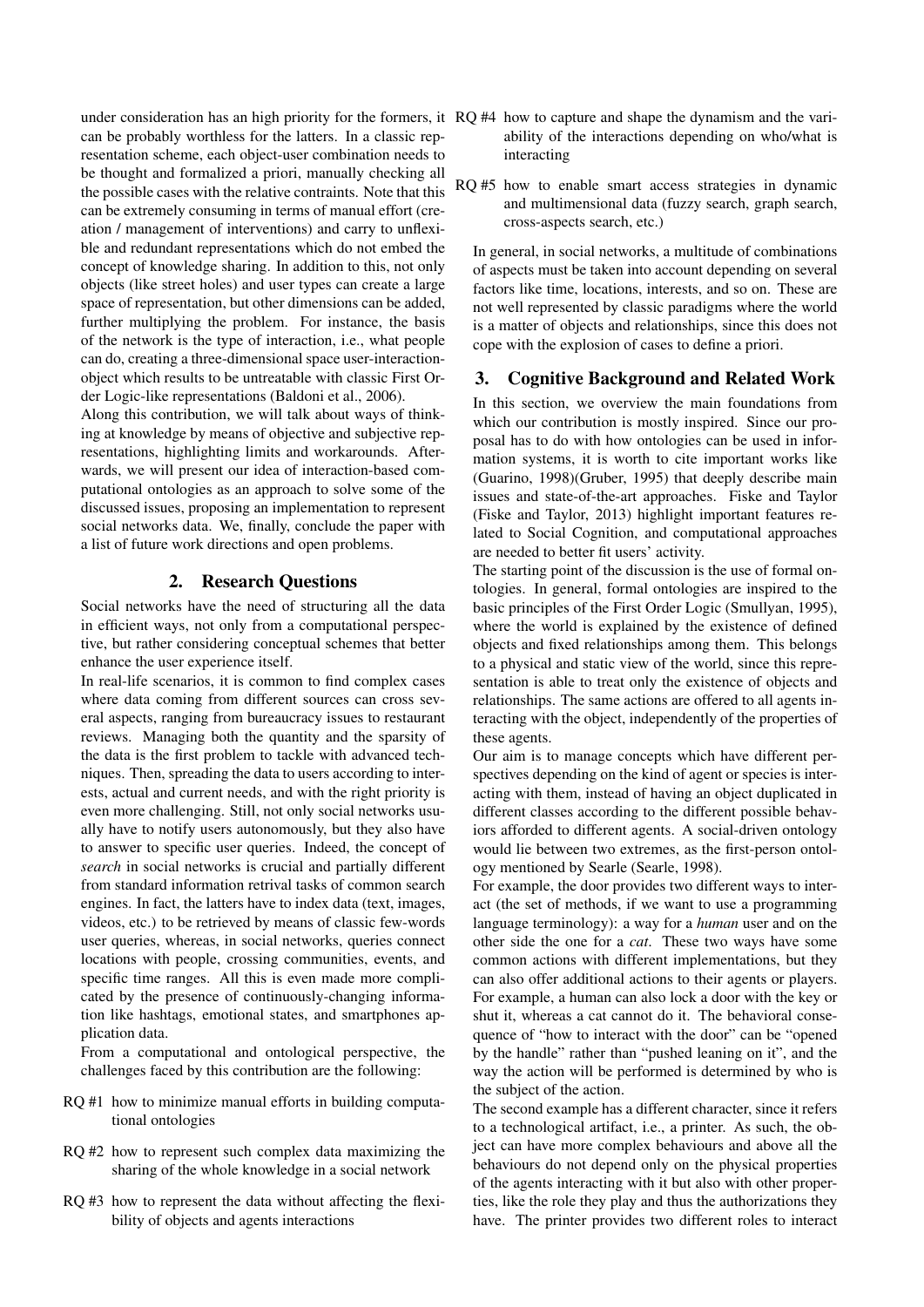with it (the set of methods): the role of a *normal user*, and a role of *super user*. The two roles have some common methods (roles are classes) with different implementations, but they also offer other different methods to their agents. For example, normal users can print their documents and the number of printable pages is limited to a maximum determined (the number of pages is counted, and this is a role attribute associated to the agent).

The third example we consider is of a totally different kind. There is no more physical object, since the artifact is an institution, i.e., an object of the socially constructed reality (Searle, 1995). Let us consider a university, where each person can have different roles like professor, student, guardian, and so forth. Each one of these will be associated to different behaviours and properties: the professors teach courses and give marks, and have an income; the students give exams, have an id number, and so forth. Here the behaviour does not depend anymore on the physical properties but on the social role of the agent.

Mental models have been introduced by Laird (Johnson-Laird, 1983), as an attempt to symbolic representations of knowledge to make it computable, i.e., executable by computers. This concept is the basis of the most important human-computer cognitive metaphor (Gentner and Stevens, 2014).

Another related work which can be considered as a starting point of our analysis is about the link between the Gestalt theory (Köhler, 1929; Wertheimer et al., 1927) and the concept of affordance in the original way introduced by Gibson for the perception of objects. Wertheimer, Kohler and Koffka, the founders of the Gestalt movement (Wertheimer et al., 1927), applied concepts to perception in different modalities. In particular, it is important to remind the principle of complementarity between "figure" and "ground".

The same concept is applicable in natural language understanding. For instance, let us think at the sentence "The cat opens the door". In this case, our basic knowledge of what the cat is and how it moves can be our ground to understand the whole figure and to imagine how this action is performed. In other words, the Gestalt theory helps us say that the tacit knowledge about something (in this case, how the cat uses its paws) is shaped on the explicit knowledge of "what the door is". Following this perspective, the concepts are not analyzed in a dyadic way, but in a triadic manner.

Considering the literature in Object-Oriented programming (OOP), it is worth citing Powerjava (Baldoni et al., 2006), i.e., an extension of the Java language where an objective and static view of its components is modified and replaced on the basis of the functional role that objects have inside. The behavior of a particular object is studied in relation to the interaction with a particular user. In fact, when we think at an object, we do it in terms of attributes and methods, referring to the interaction among the objects according to public methods and public attributes. The approach is to consider Powerjava-roles as affordances, that is, instances that assume different identities dependeing on the agents.

Weissensteiner and Winter (Weissensteiner and Winter, 2004) focus on landmarks contained in texts to analyze their role in the general understanding of routes. Distributional Semantics (Baroni and Lenci, 2010) represents a novel way of estimating kind of affordances at natural language level relying on statistical analysis. Finally, it is important to refer to (Steedman, 2002), where the authors demonstrated that natural language grammar and planned actions are related systems.

Dynamic taxonomies (Sacco, 2000) exploit a set of instances classified in a taxonomy to create latent connections between nodes belonging to different paths. In fact, if one instance is classified under two concepts on different paths means that there is some link between them that the original taxonomy was not aware of. This approach is useful to browse a taxonomy by iteratively selecting nodes for filtering the data, and in this sense it has some relations with every work on making structured knowledge dynamic and changeable with respect to some context.

# 4. The Approach

Social networks are a modern way people use to communicate and share information in general. Facebook, Twitter, Flickr and others represent platforms to exchange personal data like opinions, pictures, thoughts on world-wide facts, and related information. All these communities rely on the concept of *user profile*. A user profile is generally a set of personal information that regard the user in itself as well his activity within the community.

Understanding the reference prototype of a user is central for many operations like information recommendation, user-aware information retrieval, and user modeling-related tasks. In this context, the concept of *affordance* can be used in several scenarios. First, it can be a way to personalize the content to show to the user according to his interests and activity. This is massively done in today's web portals, where advertising is more and more adapted to the web consumers. Secondly, the whole content shared by 'user friends' can be filtered according to his profile, in the same way as in the advertising case. Notice that this does not have to do with privacy issues. In fact, a user may be not interested in all facts and activities coming from all his friends. Social networks started taking into consideration these issues, and our proposal regards an ontological modeling of the data that could autonomously and naturally work in this sense.

Commonly, we can think at the interactions in a network as classes managing rules and constraints to match users with fixed categories or objects (the terms *object* and *category* are interchangeable, referring to "things" that "lives" in the network around the users. A scheme of this scenario is illustrated in Figure 1. Notice that this approach creates one class for each combination user-category (when it is semantically allowed), and it produces a large set of unflexible and predetermined interactions to be formally defined.

For example, if we consider the class StreetHole representing the street holes instances in the platform, we need to model all the agents that can interact with it, like CarAgent (a class modeling the instances of people moving with cars), BikeAgent, and so forth. The problem is that, with this methodology, all possible agents and objects have to be defined a priori in the ontology, without an appropriate *uncertainty management*. In our approach, we do not look for a complete coverage of the interacting agents/objects,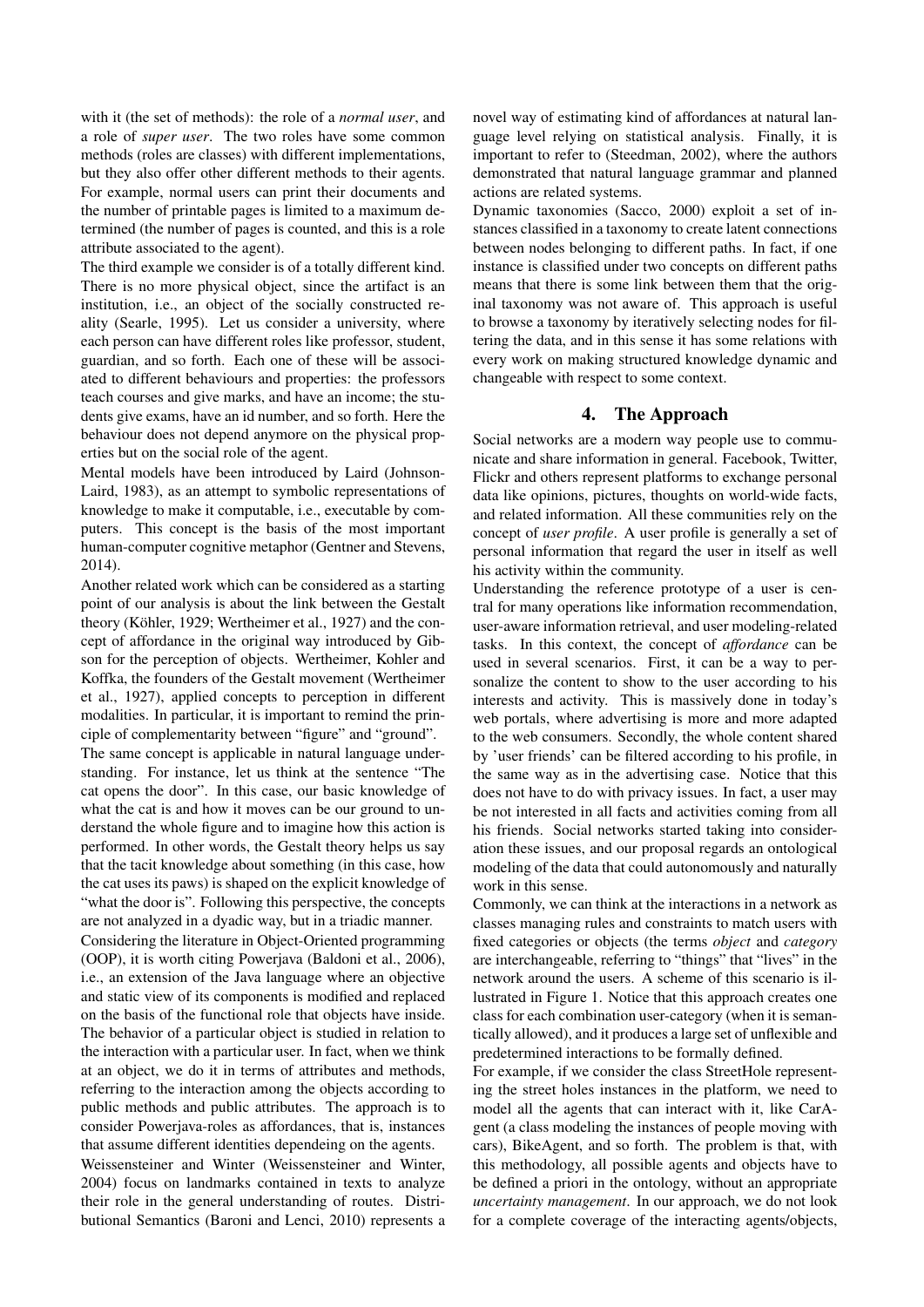

Figure 1: Classic view of single interactions connecting users and categories. Each interaction has its own "life" and it is different from the others, in the sense that it does not share any information nor overlapping degree with the other ones. The distance between the points do not carry any information.

since we actually do not represent them as physical concepts, while we only manage sets of fine-grained semantic information units that *everything* (i.e., agents rather than objects) can have in a specific context/time scenario.

Our idea is illustrated in Figure 2. Objects and users are substituted by the concept of property (i.e., a semantic information unit), on which interactions directly lie. More in detail, each interaction is defined as a set of user features connecting a set of object features, producing area-like representations. This way, the need of constructing classes for managing all the possible users  $∗$  actions  $∗$  objects falls into an  $m+n$  space, where m is the number of user properties and n is the number of object properties  $(m \text{ and } n \text{ may})$ have a certain overlapping degree, however).

In this section, we propose a way to model social networks data in a flexible way. As we already anticipated, in most social networks people can participate in the network through a set of interactions. For instance, some of them could be the following:

{*to buy, to read, to sell, to eat, to drink, to pay attention, to work, to learn, to play, to know, to relax, to participate*}

Each interaction is defined as two sets of *properties* or *features* or *semantic information unit*, for the users and for the objects, respectively. A agent/user or a category/object can be associated to a property with a certain weight. More in detail, the value for a property can be a value in the range  $[0, 1]$  representing a degree of affinity within the social network environment, or a nominal value from a given set S (Figure 3).

All the users (also called agents and subjects in our examples and figures) share a set of properties  $A =$  ${a_1, a_2, ..., a_n}$ . Some example of user features are:



Figure 2: In a property-based interaction scheme, categories and users disappear from the graph since they become simple compositions of features, while the latters constitute the new basis of the representation. Each interaction is thus defined as a set of user/agent properties connecting a set of category/object properties, producing area-like representations. However, notice that each interaction is actually formed as multiple and non-contiguous areas, while the figure has been only created to easily communicate the concept.

*age, sex, marital status, type of work, location*, and a value of affinity for all the objects in the environment (her/his *interests*)

In the same way, objects share a set of numeric and nominal property  $O = \{o_1, o_2, ..., o_m\}$ . Examples of them are:

*bureaucracy, building, city mantenance, sport, education, news, kids, nature, tourism, shopping, lost and found, public transport, personal transport, hotels, restaurants, culture, entertainment, animals*.

An example of object vector is the following, representing a thermal spa in the city centre:

object-vector (a thermal spa) *public transport:0.4, bureaucracy:0.0, building:0.2, city:0.5, mantenance:0.0, sport:0.4, education:0.2, news:0.0, kids:0.2, nature:0.7, tourism:0.5, shopping:0.2, lost and found:0.4, personal transport:0.6, hotels:0.3, restaurants:0.6, culture:0.0, entertainment:1.0, animals:0.0*

The wights represent a value of how a specific object is related to a property. In the example, a thermal spa results to be more related to entertainment and transportation rather than to bureaucracy and animals. This way, users and objects are defined as vectors in these two multi-dimensional spaces, according to the Vector Space Model (Salton et al., 1975). Notice that, in this manner, objects that present a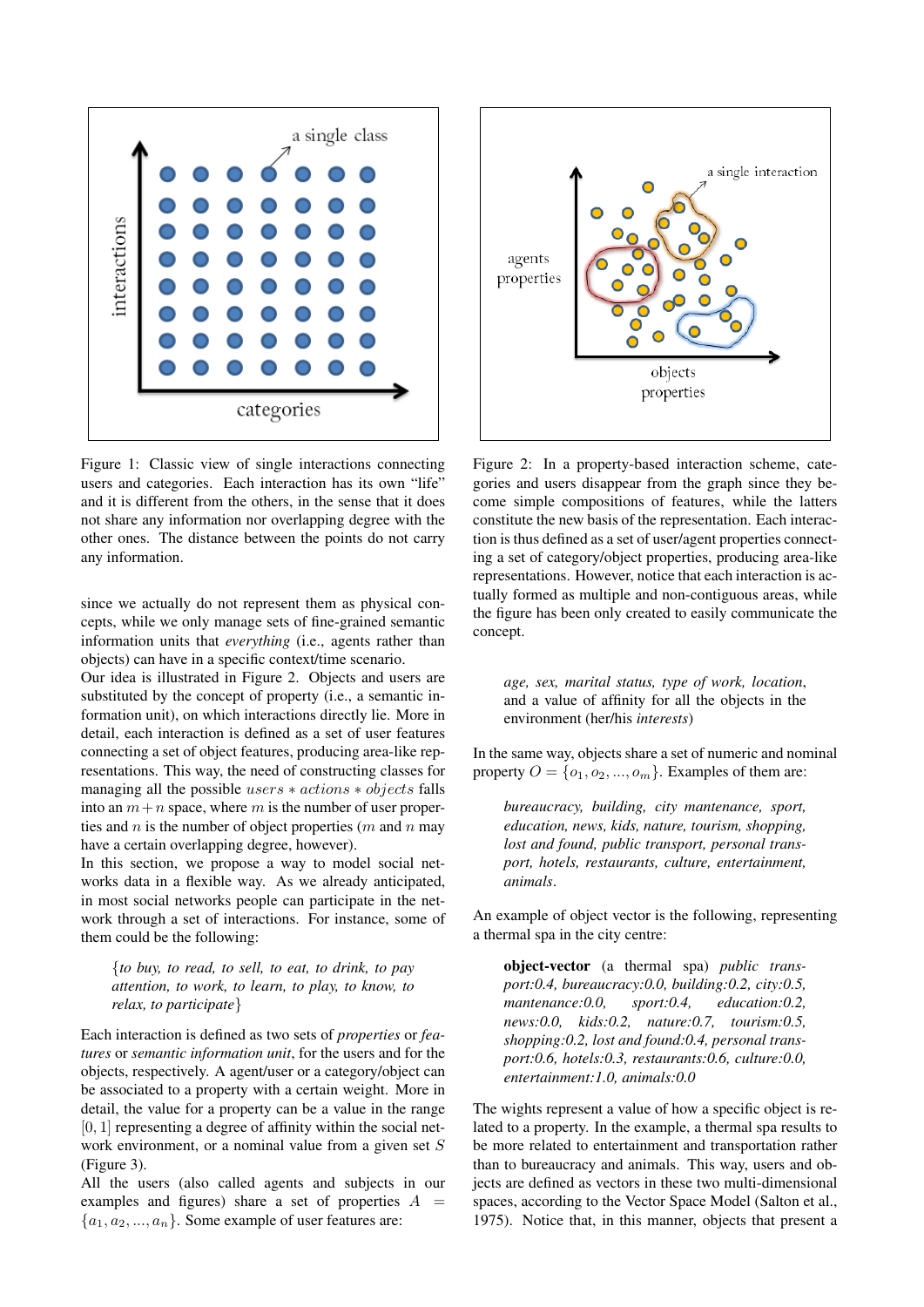

Figure 4: Subjects/users and objects/categories can assume a value in the range [0, 1] for each specific property in the social network environment. All users and objects are thus represented as vectors. In the same way, a specific interaction becomes a two-vectors model that represents the association weights with the subjects and the objects properties, respectively. If a property is not set for a certain user-vector / category-vector / user-interaction-vector / category-interaction-vector, this is treated as a constraint of having a 0-value for any other vector that will be compared with it (otherwise the total similarity value between the two vectors will be set to 0).



Figure 3: Interaction-centered knowledge representation. Interactions are defined by means of two sets of properties, i.e., for the users and for the categories. Users (black nodes on the left) and categories (black nodes on the right) satisfying these constraints can participate to the interaction. All the interactions are structured in a taxonomy, where subclasses inherit both sets of properties from the superclass. Secondary, users and categories are defined as simple sets of properties / features.

similar conceptual nature may change its *property status* and so becoming different things depending on the context.

Each interaction, in the same manner, is defined as two vectors of weights (one concerning the user side, and one for the objects), and it can be placed within a taxonomy inheriting all the properties from its parents with some tuning of the weights. Notice that in case of nonnumerical attributes, the weights can be numerical transformation obtained by techniques like Multi-Dimensional Scaling (Kruskal, 1964) and Self-Organizing Maps (Kohonen, 2001), or by manually-computed ranges.

The first phase concerns the development of the interaction ontology, where the domain experts have to edit a first sketch (even if this can be tuned by users activities dynamically) of the taxonomy of the interactions. Initially, we considered a flat organization where interactions work independently, but the system can work with hierarchy-based constructions as well. In detail, the knowledge engineer has to create the two vectors of the model (the one for the user and the one for the object) for each interaction. An example is shown later in this section.

At this point, once the interaction ontology with all the model vectors are created, a user in the network can act according to the *adherence* between his/her properties with the ones of the existing interactions (their left-side vector in Figure 4), dynamically, and in real-time. The adherence is computed by means of the well-known cosine similarity. From the other side, all the objects are represented as vectors of features as well. One object can be represented by a value of affinity with all the other objects. This is both practical and plausible, since one object can be related to others in some way. For example, the category *public transport* has a significant degree of affinity with the category *private transport*, and it is much higher than what it could be with the category *sport*. There are several ways for computing such graded categorizations in automatic ways also in taxonomy structures as in (Kim and Candan, 2006); however, we think that such process must be done manually (or with a manual support), trying to capture the actual semantics according to the specific domain of application.

To sum up, the initial modeling efforts lie in the configuration of the interactions by weighting user and object vector weights. An example of user-vector model for the interac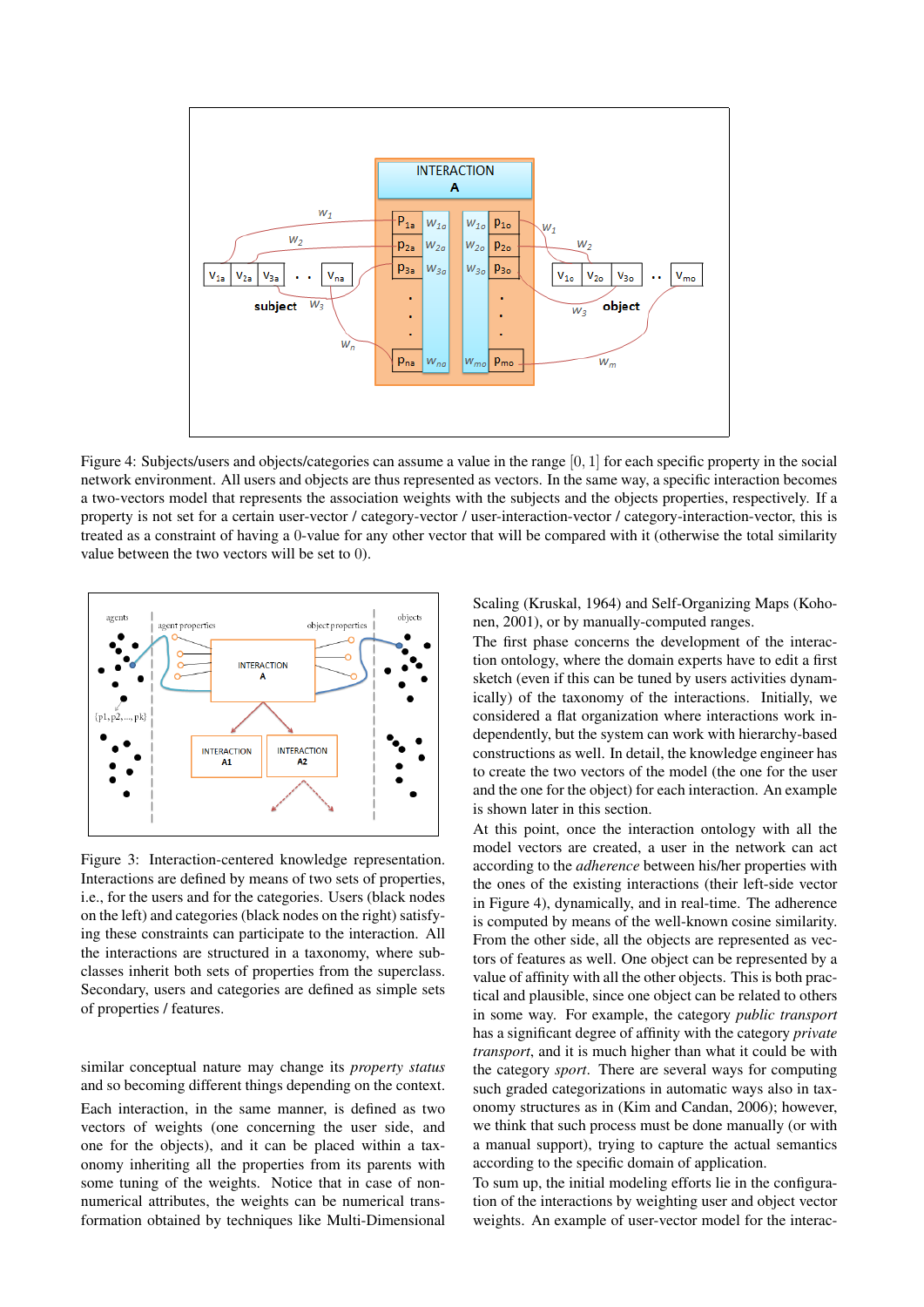tion *to relax* is the following:

user-vector *age:'any', location:'any', sex:'any', public transport:0.4, bureaucracy:0.0, building:0.2, city:0.5, mantenance:0.0, sport:0.7, education:0.2, news:0.3, kids:0.2, nature:0.8, tourism:0.8, shopping:0.8, lost and found:0.0, personal transport:0.6, hotels:0.4, restaurants:0.6, culture:1.0, entertainment:1.0, animals:0.3*

Then, users dynamically change their feature vector through their own activity in the network (and therefore they constantly change their interaction scenarios). In addition, as in the basic idea of Dynamic Taxonomies (Sacco, 2000) by which instances classified under different objects are viewed as latent connections between the latters, a realtime adjustment of the weights is not only done by userside, but also on the object vectors. In fact, initial manuallyconstructed object vectors can exploit the real use carried by users activities to find unknown affinity connections (or to moderate the ones already known). This prevents from incorrect configurations in the cold start.

# 5. Definitions and Validity of the Approach

The entities involved in our proposal are the following:

- Property. Also called semantic information unit, it represents the central brick of the world under representation. Every agent/object/interaction is built on top of it.
- Agent/Object. It is a set of pairs  $\langle p, v \rangle$  where p is a property and v is a value within its domain  $D(p)$ .
- Interaction. An interaction is a pair of left and right property sets, defining who interacts with what.
- Interaction Taxonomy. Interactions are organized in a taxonomical structure such that if an interaction  $I_p$ is parent of an interaction  $I_c$ , then all left and right property sets of  $I_p$  are inherited by  $I_c$ .

Agents and objects are compositions of properties, so there is no need to build user- and object ontologies. This *minimizes manual efforts in building computational ontologies* (see Research Question (RQ) #1 in Section 2.) exploiting the efficacy of the vectorial representations. In the same way, the model *maximizes the sharing of knowledge* since objects and agents use the same feature space (RQ #2). Then, *the flexibility of the interactions is not affected by such representation* (RQ #3) since they directly rely on them by being modeled in the same fashion by two feature vectors. In addition, the actions that the platform can take can be easily defined with constraints on the agentand object vectors, so it is possible to *shape the behaviour of the social network* (for the same interaction) depending on who/what is interacting (RQ #4). Finally, the use of numerical vectors *completely fits the requirements of smart* *access strategies*, since it is the model used for queries and retrieval by definition (RQ #5).

#### 6. Conclusions and Future Works

In this paper, we proposed an idea for representing the knowledge of highly dynamic environments like social networks and Web Sharing sites. Indeed, these kind of information need to be carefully organized to remain manageable while making the interaction itself enhanced. We first started the discussion by thinking at a classic Social Network scenario where users are associated to interests and locations, acting over (virtualized) real-life objects. Then, multiple interactions can take place by means of several combinations of these concepts, thus the knowledge complexity and the relative management becomes interesting as much as it gets harder. In future works, we will implement these ideas on real Social Networks data. We advocate an underlying formalization in first-order logic, in line with flat reification-based approaches such as ((Hobbs, 2008) and (Robaldo, 2011). As pointed out in the introduction, a three-dimensional space user-interaction-object results to be untreatable with classic First Order Logic-like representations (Baldoni et al., 2006), while reification allows to keep complexity under strict control, thus providing a scalable instrument to implement our model. Then, we will integrate this approach with automatic techniques to extract, recommend and visualize interaction-based and usercentered contents by using the proposed ontology modeling, relying on semantic technologies and visualization tools such as (Di Caro et al., 2011; Boella et al., 2014; Candan et al., 2012; Cataldi et al., 2013).

# 7. Bibliographical References

- Baldoni, M., Boella, G., and Van Der Torre, L. (2006). powerjava: ontologically founded roles in object oriented programming languages. In *Proceedings of the 2006 ACM symposium on Applied computing*, pages 1414–1418. ACM.
- Baroni, M. and Lenci, A. (2010). Distributional memory: A general framework for corpus-based semantics. *Computational Linguistics*, 36(4):673–721.
- Boella, G., Di Caro, L., Ruggeri, A., and Robaldo, L. (2014). Learning from syntax generalizations for automatic semantic annotation. *Journal of Intelligent Information Systems*, 43(2):231–246.
- Candan, K. S., Di Caro, L., and Sapino, M. L. (2012). Phc: Multiresolution visualization and exploration of text corpora with parallel hierarchical coordinates. *ACM Transactions on Intelligent Systems and Technology (TIST)*, 3(2):22.
- Cataldi, M., Caro, L. D., and Schifanella, C. (2013). Personalized emerging topic detection based on a term aging model. *ACM Transactions on Intelligent Systems and Technology (TIST)*, 5(1):7.
- Di Caro, L., Candan, K. S., and Sapino, M. L. (2011). Navigating within news collections using tag-flakes. *Journal of Visual Languages & Computing*, 22(2):120–139.
- Fiske, S. T. and Taylor, S. E. (2013). *Social cognition: From brains to culture*. Sage.